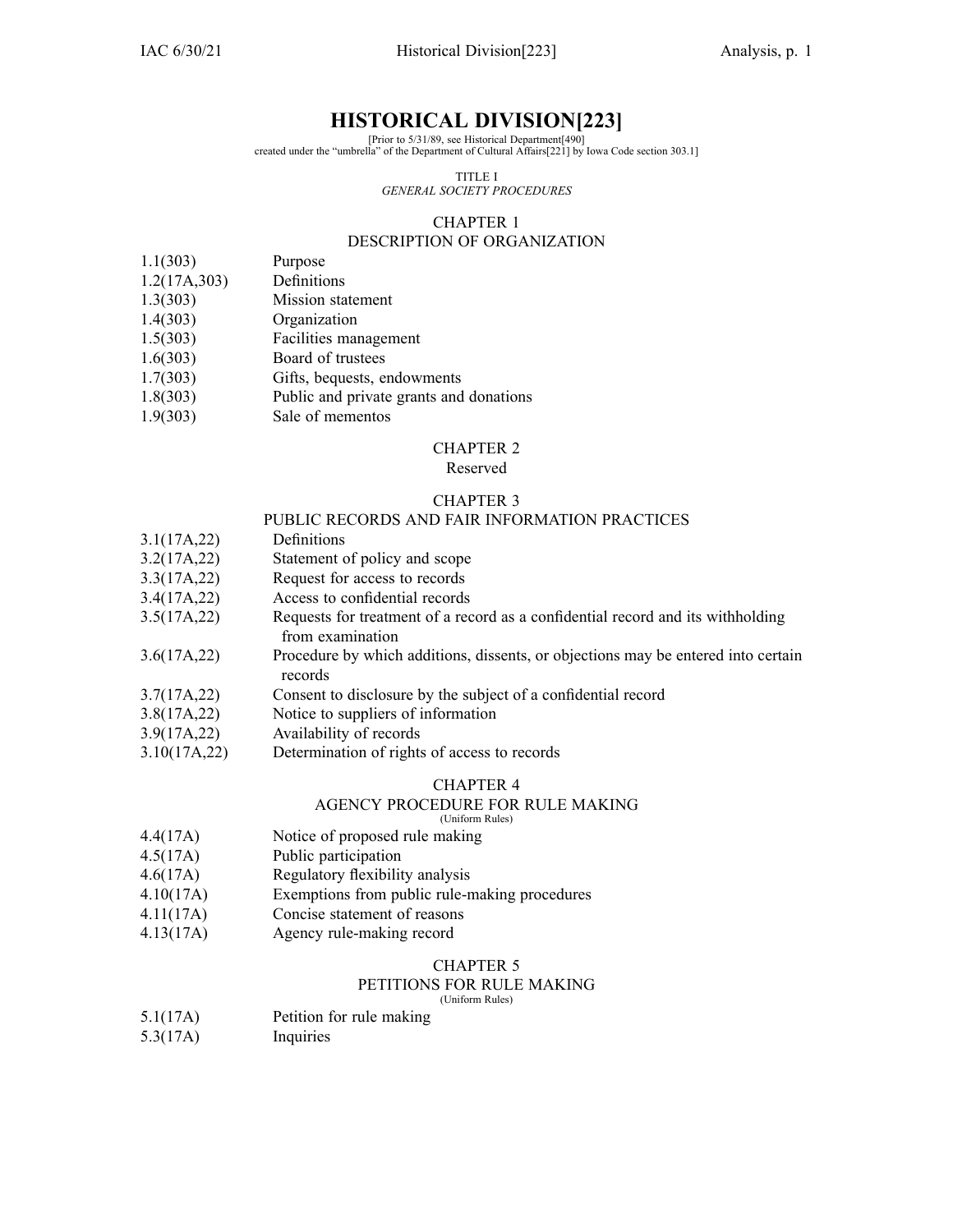### CHAPTER 6 DECLARATORY RULINGS

(Uniform Rules)

| 6.1(17A) | Petition for declaratory ruling |
|----------|---------------------------------|
| 6.3(17A) | Inquiries                       |

# CHAPTERS 7 to 9

# Reserved

#### TITLE II Reserved

#### CHAPTERS 10 to 12 Reserved

#### TITLE III *HISTORICAL SOCIETY— GENERAL POLICIES*

#### CHAPTER 13

#### COLLECTIONS POLICIES

- 13.1(303) Purpose
- 13.2(303) Definitions
- 13.3(303) Location
- 13.4(303) Management of collections
- 13.5(303) Acquisition
- 13.6(303) Deaccession
- 13.7(303) Documentation and care
- 13.8(303) Lending
- 13.9(303) Access and disclosure

### CHAPTER 14

#### EXHIBITIONS POLICIES

### 14.1(303) Purpose

- 14.2(303) Location
- 14.3(303) Collections principles and practices
- 14.4(303) Conservation principles and practices
- 14.5(303) Education principles and practices
- 14.6(303) Professional museum principles and practices

#### CHAPTER 15

### PUBLICATION POLICIES AND SERVICES

- 15.1(303) Purpose
- 15.2(303) Iowa Heritage Illustrated
- 15.3(303) Annals of Iowa
- 15.4(303) Goldfinch
- 15.5(303) Iowa Historian
- 15.6(303) Books and monographs
- 15.7(303) Back issues and reprints

#### CHAPTERS 16 to 20 Reserved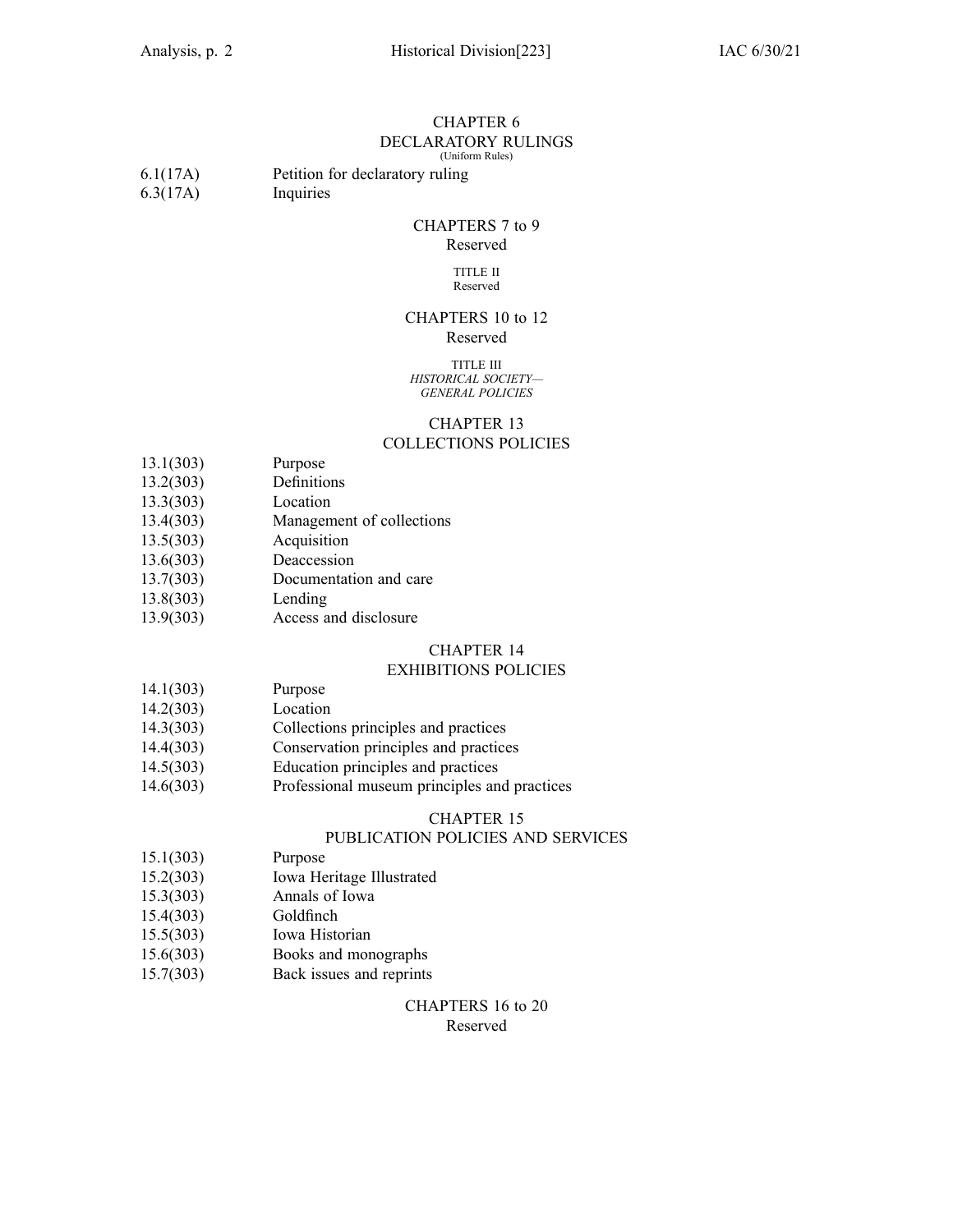#### TITLE IV *PUBLIC ACCESS PROCEDURES*

#### CHAPTER 21 MEMBERSHIP IN THE SOCIETY

- 21.1(303) Function
- 21.2(303) Fees
- 21.3(303) Awards

#### CHAPTER 22

#### HISTORICAL LIBRARY AND STATE ARCHIVES PUBLIC ACCESS POLICIES AND **SERVICES**

- 22.1(303) Purpose
- 22.2(303) Definitions
- 22.3(303) Location
- 22.4(303) Availability of materials
- 22.5(303) Reading room policies
- 22.6(603) Copy services

### CHAPTER 23

#### HISTORICAL MARKERS PROGRAM

- 23.1(303) Purpose
- 23.2(303) Categories of historical markers
- 23.3(303) Selection of historical markers
- 23.4(303) Appeals

#### CHAPTERS 24 to 34

#### Reserved

#### TITLE V *HISTORIC PRESERVATION PROGRAMS*

#### CHAPTER 35 ADMINISTRATION

- 35.1(303) Purpose
- 35.2(303) Definitions
- 35.3(303) Organization of programs
- 35.4(303) Eligibility
- 35.5(303) Contracts and grants
- 35.6(303) Advisory committees
- 35.7(303) Grants available
- 35.8(303) Reporting and audit requirements

#### CHAPTER 36

#### CERTIFIED LOCAL GOVERNMENT PROGRAM

- 36.1(303) Purpose
- 36.2(303) Regulations
- 36.3(303) Criteria for certification
- 36.4(303) Procedure for certification
- 36.5(303) Funding of certified local governments
- 36.6(303) Other program services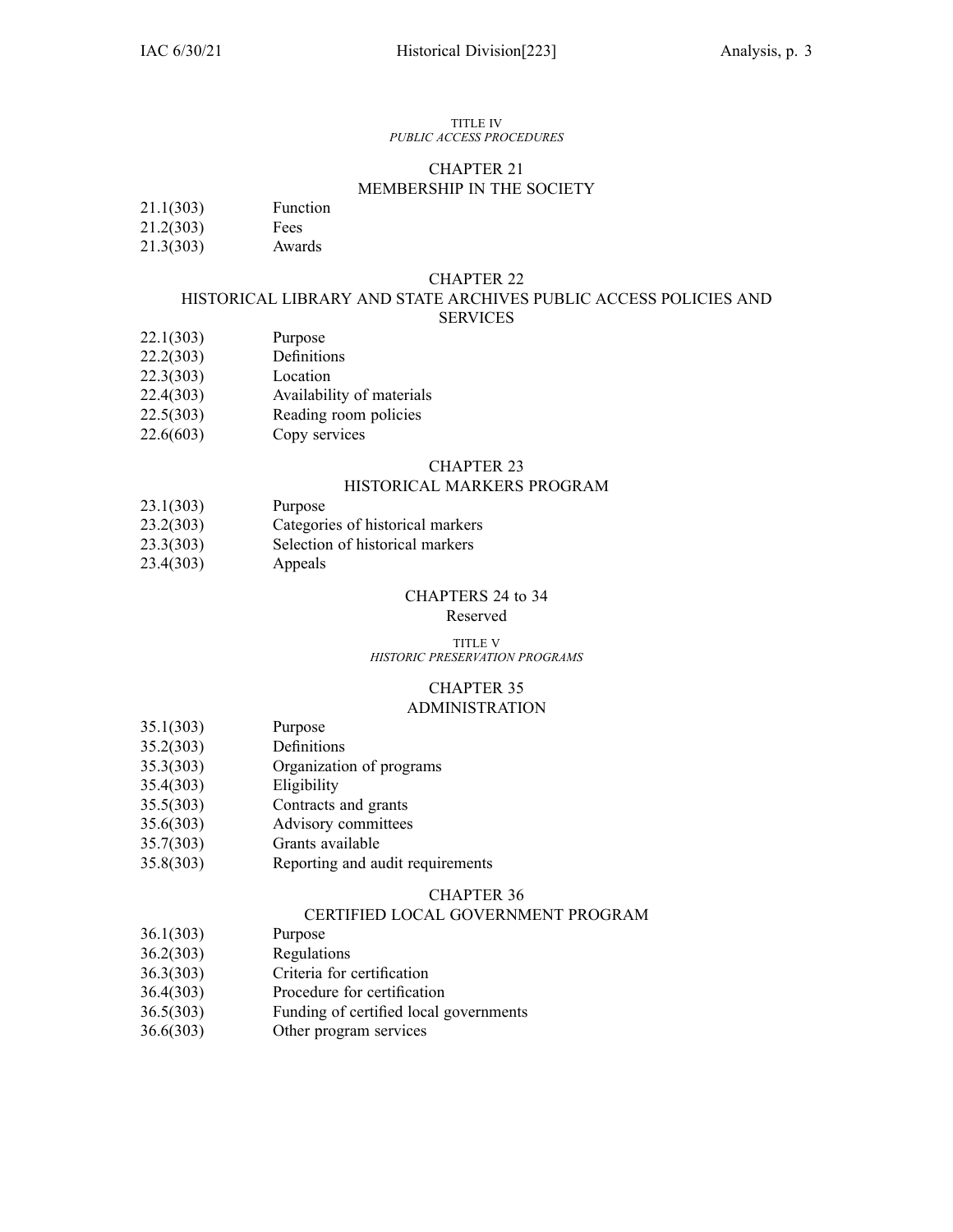#### CHAPTER 37 INVESTMENT TAX CREDIT PROGRAM

- 37.1(303) Purpose
- 37.2(303) Regulations
- 37.3(303) Eligibility
- 37.4(303) Certification of historic structures
- 37.5(303) Review and evaluation
- 37.6(303) Certification of completion of work

#### CHAPTER 38

### NATIONAL REGISTER OF HISTORIC PLACES

- 38.1(303) Purpose
- 38.2(303) Regulations
- 38.3(303) Nomination procedure
- 38.4(303) Review of nominations
- 38.5(303) Delisting of properties

#### CHAPTER 39

#### EDUCATION PROGRAM

- 39.1(303) Purpose
- 39.2(303) Regulations
- 39.3(303) Procedure

#### CHAPTER 40

#### PRESERVATION PARTNERSHIP PROGRAM

- 40.1(303) Purpose
- 40.2(303) Regulations
- 40.3(303) Application procedure and selection

#### CHAPTER 41

#### SURVEY AND REGISTRATION OF CULTURAL RESOURCES PROGRAM

- 41.1(303) Purpose
- 41.2(303) Regulations
- 41.3(303) Survey selection
- 41.4(303) Survey funding
- 41.5(303) Conduct of the surveys
- 41.6(303) Availability of survey information
- 41.7(303) Confidentiality of archaeological site information

### CHAPTER 42

#### REVIEW AND COMPLIANCE PROGRAM

- 42.1(303) Purpose
- 42.2(303) Federal regulations and requirements
- 42.3(303) Professional qualifications
- 42.4(303) Definitions
- 42.5(303) Procedures
- 42.6(303) Level of effort required to identify historic properties
- 42.7(303) Review and appeal of the recommendations and decisions of the state historic preservation officer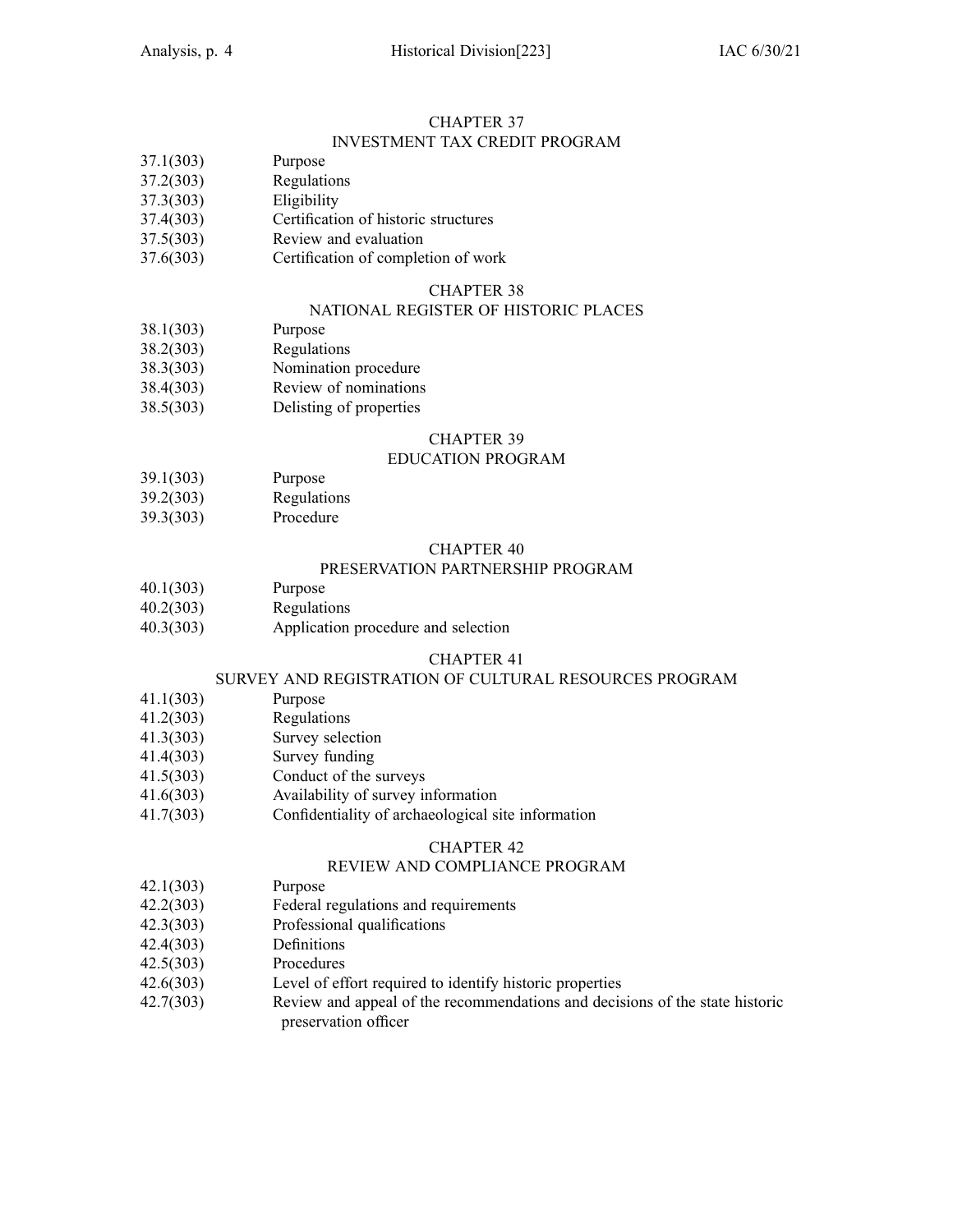#### CHAPTER 43 TECHNICAL ASSISTANCE PROGRAM

### 43.1(303) Purpose

- 43.2(303) Regulations
- 43.3(303) Services

#### CHAPTER 44

#### STATE REGISTER OF HISTORIC PLACES PROGRAM

- 44.1(303) Purpose
- 44.2(303) Regulations and procedures

# CHAPTER 45

#### Reserved

#### CHAPTER 46

# MAIN STREET LINKED INVESTMENTS LOAN PROGRAM

46.1(12) Program administered

#### CHAPTER 47

#### HISTORIC PROPERTY REHABILITATION TAX EXEMPTION

- 47.1(303) Purpose
- 47.2(303) Definitions
- 47.3(303) Program administration
- 47.4(303) Eligibility
- 47.5(303) Application for exemption procedure
- 47.6(303) Review and approval standards for applications for certification
- 47.7(303) Appeals

#### CHAPTER 48

#### HISTORIC PRESERVATION AND CULTURAL AND ENTERTAINMENT DISTRICT TAX CREDITS

#### DIVISION I

#### PROJECTS FOR WHICH APPLICATIONS WERE APPROVED AND TAX CREDITS WERE RESERVED PRIOR TO JULY 1, 2014

- 48.1(303,404A) Purpose
- 48.2(303,404A) Definitions
- 48.3(303,404A) Eligible property
- 48.4(303,404A) Qualified and nonqualified rehabilitation costs
- 48.5(303,404A) Rehabilitation cost limits and amount of credit
- 48.6(303,404A) Application and review process
- 48.7(303,404A) Tax credit funds
- 48.8(303,404A) Sequencing of applications for review
- 48.9(303,404A) Reserved tax credits
- 48.10(303,404A) Project commencement
- 48.11(303,404A) Project completion and eligible property placed in service
- 48.12(303,404A) Abandonment and recapture of tax credit reservation
- 48.13(303,404A) Transfer of tax credit certificate
- 48.14(303,404A) Redemption of tax credit certificate
- 48.15(303,404A) Tax credits in excess of tax liability
- 48.16(303,404A) Application processing fees
- 48.17(303,404A) Appeals
- 48.18 to 48.20 Reserved